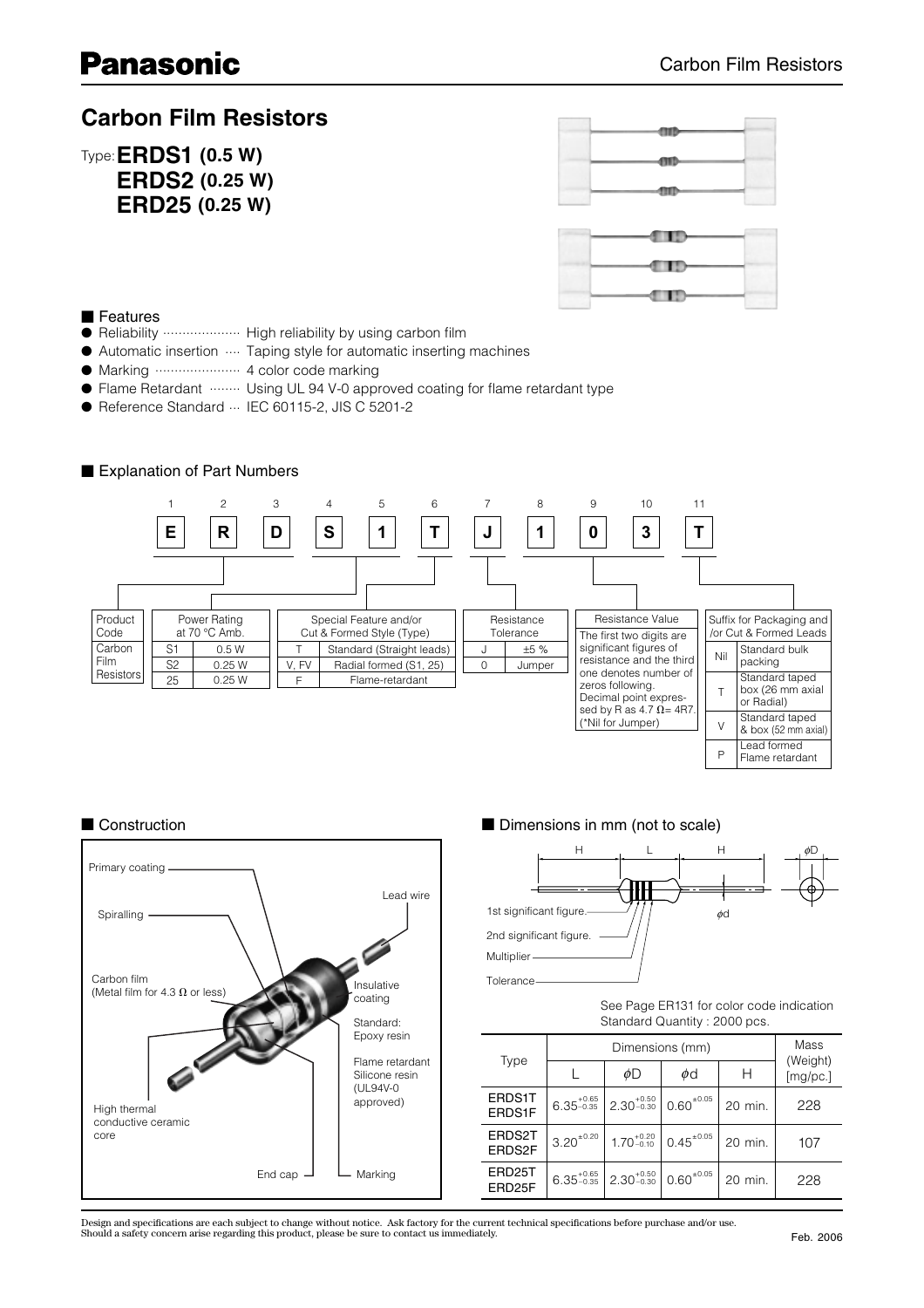#### ■ Ratings

| Type                        | Power<br>Rating<br>at 70 °C<br>(W)                              | Limiting<br>Element<br>Voltage<br>(Maximum<br>$RCWV)^{(1)}$ | Maximum<br>Overload<br>$Voltage^{(2)}$<br>(V) | Maximum<br>Intermittent<br>Overload<br>$Voltage^{(3)}$ | <b>Dielectric</b><br>Withstanding<br>Voltage<br>(VAC) | Standard<br>Resistance<br>Value | Resistance<br>Tolerance<br>(% ) |      | Resistance<br>Range<br>$(\Omega)$ |
|-----------------------------|-----------------------------------------------------------------|-------------------------------------------------------------|-----------------------------------------------|--------------------------------------------------------|-------------------------------------------------------|---------------------------------|---------------------------------|------|-----------------------------------|
|                             |                                                                 | (V)                                                         |                                               | (V)                                                    |                                                       |                                 |                                 | min. | max.                              |
| ERDS1T                      | 0.5                                                             | 300                                                         | 600                                           | 750                                                    | 500                                                   | E24                             | $\pm 5(J)$                      | 1    | 3.3 M                             |
| ERDS1F<br>(Flame Retardant) |                                                                 |                                                             |                                               |                                                        | 350                                                   |                                 |                                 |      | 1 M                               |
| ERDS2T                      | 0.25                                                            | 250                                                         | 500                                           | 750                                                    | 300                                                   | E24                             | $\pm 5(J)$                      | 1    | 2.2 M                             |
| ERDS2F<br>(Flame Retardant) |                                                                 |                                                             |                                               |                                                        | 200                                                   |                                 |                                 |      | 1 M                               |
| ERDS2T0                     |                                                                 | Jumper                                                      |                                               | Rated Current: 2 A,                                    |                                                       | Resistance : < 50 m $\Omega$    |                                 |      |                                   |
| ERD25T                      | 0.25                                                            | 300                                                         | 600                                           | 750                                                    | 500                                                   |                                 |                                 | 1    | 3.3 M                             |
| ERD25F<br>(Flame Retardant) |                                                                 |                                                             |                                               |                                                        | 350                                                   | E24                             | $\pm 5(J)$                      |      | 1 M                               |
| ERD25T0                     | Rated Current: 2 A,<br>Resistance : $<$ 50 m $\Omega$<br>Jumper |                                                             |                                               |                                                        |                                                       |                                 |                                 |      |                                   |

(1) Rated Voltage=VPower Rating×Resistance Value or Limiting Element Voltage (max. RCWV), whichever is less.<br>(RCWV: Rated Continuous working Voltage).

(2) Overload (Short-time Overload) Test Voltage (SOTV) shall be determined from SOTV=2.5xPower Rating or max. Overload Voltage listed above whichever less.

(3) Intermittent Overload Test Voltage (IOTV) shall be determined from IOTV=4xPower Rating (IOTV=3xPower Rating for ERDS2 type) or max. Intermittent Overload Voltage listed above whichever less.

#### Power Derating Curve

For resistors operated in ambient temperatures above 70 °C, power rating shall be derated in accordance with the figure on the right.



#### ■ Performance Specifications

| Characteristics |                                  | <b>Test Methods</b>              |                                                |                     |
|-----------------|----------------------------------|----------------------------------|------------------------------------------------|---------------------|
|                 |                                  | Resistance Value range           | Temperature<br>coefficient                     |                     |
|                 | ERDS <sub>2</sub>                | <b>ERDS1, 25</b>                 | $\times 10^{-6}/^{\circ}C$ (ppm/ $^{\circ}C$ ) | Resistance value at |
|                 | 4.3 $\Omega$ or less             | 4.3 $\Omega$ or less             | ±350                                           | room temperature    |
| T.C.R.          | 4.7 $\Omega$ to 62 k $\Omega$    | 4.7 $\Omega$ to 51 k $\Omega$    | $-150$ to $-350$                               | and room tempera-   |
|                 | 68 k $\Omega$ to 200 k $\Omega$  | 56 k $\Omega$ to 430 k $\Omega$  | $-150$ to $-500$                               | ture $+100$ °C      |
|                 | 220 k $\Omega$ to 510 k $\Omega$ | 470 k $\Omega$ to 910 k $\Omega$ | $-150$ to $-700$                               |                     |
|                 | 560 k $\Omega$ or over           | 1 M $\Omega$ or over             | $-150$ to $-1000$                              |                     |
|                 |                                  |                                  |                                                |                     |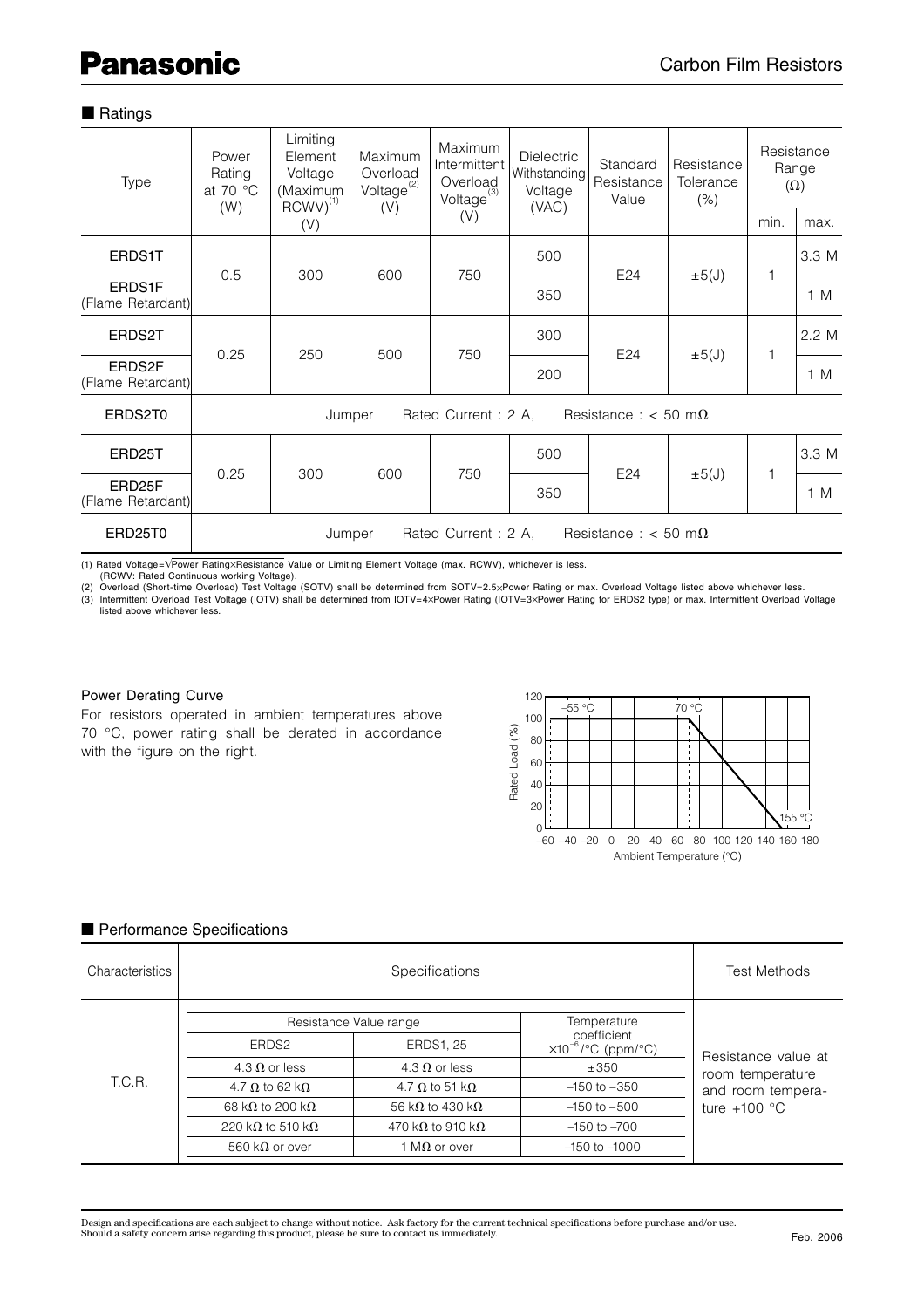## **Panasonic**

#### ■ Shape and Packaging

● Bulk type (Lead forming)

#### Standard forming

|   | Type             | Part Numbers | Std. Qty.<br>(PCS) |                        | øD                  |                |                     | a    |
|---|------------------|--------------|--------------------|------------------------|---------------------|----------------|---------------------|------|
|   | Carbon<br>Film R | ERDS2TJOODA  | 2000               | $3.2 \pm 0.2$          | $1.7^{+0.2}_{-0.1}$ | $5.0 \pm 0.5$  | $4.5^{+1.5}_{-0.5}$ | 0.45 |
| Н |                  | ERD25TJOODB  |                    | $6.35_{-0.35}^{+0.65}$ | $2.3_{-0.3}^{+0.5}$ | $10.0 \pm 0.5$ | $4.5_{-0.5}^{+1.5}$ | 0.6  |
|   |                  | ERDS1TJOODBI |                    |                        |                     |                |                     |      |

### Radial forming

d



L  $\overline{D}$  D

|              | Type     | Part Numbers         | Std. Qty.<br>(PCS) |                                                                                                     | øD |  |  |     |
|--------------|----------|----------------------|--------------------|-----------------------------------------------------------------------------------------------------|----|--|--|-----|
|              |          | ERD25VJOOD           |                    |                                                                                                     |    |  |  |     |
|              | Carbon I | ERD25FVJOOD          | 2000               | $6.35_{-0.35}^{+0.65}$ 2.3 <sup>+0.5</sup> 20 min. 9.5 min. 2.0 <sup>+0.5</sup> 6.0 <sup>+2.0</sup> |    |  |  | 0.6 |
| d<br>ulation | Film R   | ERDS1VJ <sub>U</sub> |                    |                                                                                                     |    |  |  |     |
| ıtina        |          | ERDS1FVJUUT          |                    |                                                                                                     |    |  |  |     |

#### Self standing form

|                     | Type             | Part Numbers               | Std. Qty.<br>(PCS) |                        | φD                  |                |                |      |
|---------------------|------------------|----------------------------|--------------------|------------------------|---------------------|----------------|----------------|------|
| $6.5 \pm 1.0$       | Carbon<br>Film R | ERD25FJOODP<br>ERDS1FJOODP | 2000               | $6.35_{-0.35}^{+0.65}$ | $2.3^{+0.5}_{-0.3}$ | $10.0 \pm 1.5$ | $11.5 \pm 1.0$ | 0.65 |
| D<br>3.5±1.0<br>0.8 |                  |                            |                    |                        |                     |                |                |      |

#### ● Axial taping type



| Shape         | max. | øD<br>max. | $\phi$ d | ±0.3 | W              | W <sub>o</sub> |
|---------------|------|------------|----------|------|----------------|----------------|
| (1)           | 3.4  | 1.9        | 0.45     | 5.0  | $26^{+1}_{-0}$ | 41.5 max.      |
| ②             | 3.4  | 1.9        | 0.45     | 5.0  | $52 + 1$       | $64.5 \pm 0.5$ |
| ③             | 6.5  | 2.5        | 0.6      | 5.0  | $26^{+1}_{-0}$ | 41.5 max.      |
| $\circledast$ | 6.5  | 2.5        | 0.6      | 5.0  | $52 + 1$       | $64.5 \pm 0.5$ |

 $\Box$  IL1-L2| $\leq 1.0$ - Cumulative 250±2 mm by 50 pitch



| Packaging                          | Shape         | Type        | Part Numbers             | Std. Qtv.<br>(pcs./box) | Size of box<br>axbxc (mm) |             |  |  |        |             |             |  |  |
|------------------------------------|---------------|-------------|--------------------------|-------------------------|---------------------------|-------------|--|--|--------|-------------|-------------|--|--|
| 26 mm<br>Axial                     |               | Carbon      | ERDS2TJOODT              | 5000                    | 52×85×255                 |             |  |  |        |             |             |  |  |
| taping                             |               | ⋒<br>Film R | ERDS2FJOODT              |                         |                           |             |  |  |        |             |             |  |  |
| 52 mm<br>Axial                     |               | Carbon      | ERDS2TJ <sub>UU</sub> UU | 5000                    | 78×85×255                 |             |  |  |        |             |             |  |  |
| taping                             |               | ②           |                          |                         | Film R                    | ERDS2FJOODV |  |  |        |             |             |  |  |
|                                    |               |             |                          |                         |                           |             |  |  |        |             | ERD25TJOOOT |  |  |
| 26 mm<br>Axial                     |               |             |                          |                         |                           |             |  |  | Carbon | ERD25FJOODT | 4000        |  |  |
| taping                             | $\circled{3}$ | Film R      | ERDS1TJOOOT              |                         | 52×95×255                 |             |  |  |        |             |             |  |  |
|                                    |               |             | ERDS1FJOODT              |                         |                           |             |  |  |        |             |             |  |  |
|                                    |               |             | ERD25TJOODV              |                         |                           |             |  |  |        |             |             |  |  |
| $52 \text{ mm}$<br>Axial<br>taping |               | Carbon      | ERD25FJOODV              | 2000                    | 78×58×255                 |             |  |  |        |             |             |  |  |
|                                    | $\circledast$ | Film R      | ERDS1TJOODV              |                         |                           |             |  |  |        |             |             |  |  |
|                                    |               |             | ERDS1FJOODV              |                         |                           |             |  |  |        |             |             |  |  |

Design and specifications are each subject to change without notice. Ask factory for the current technical specifications before purchase and/or use.<br>Should a safety concern arise regarding this product, please be sure to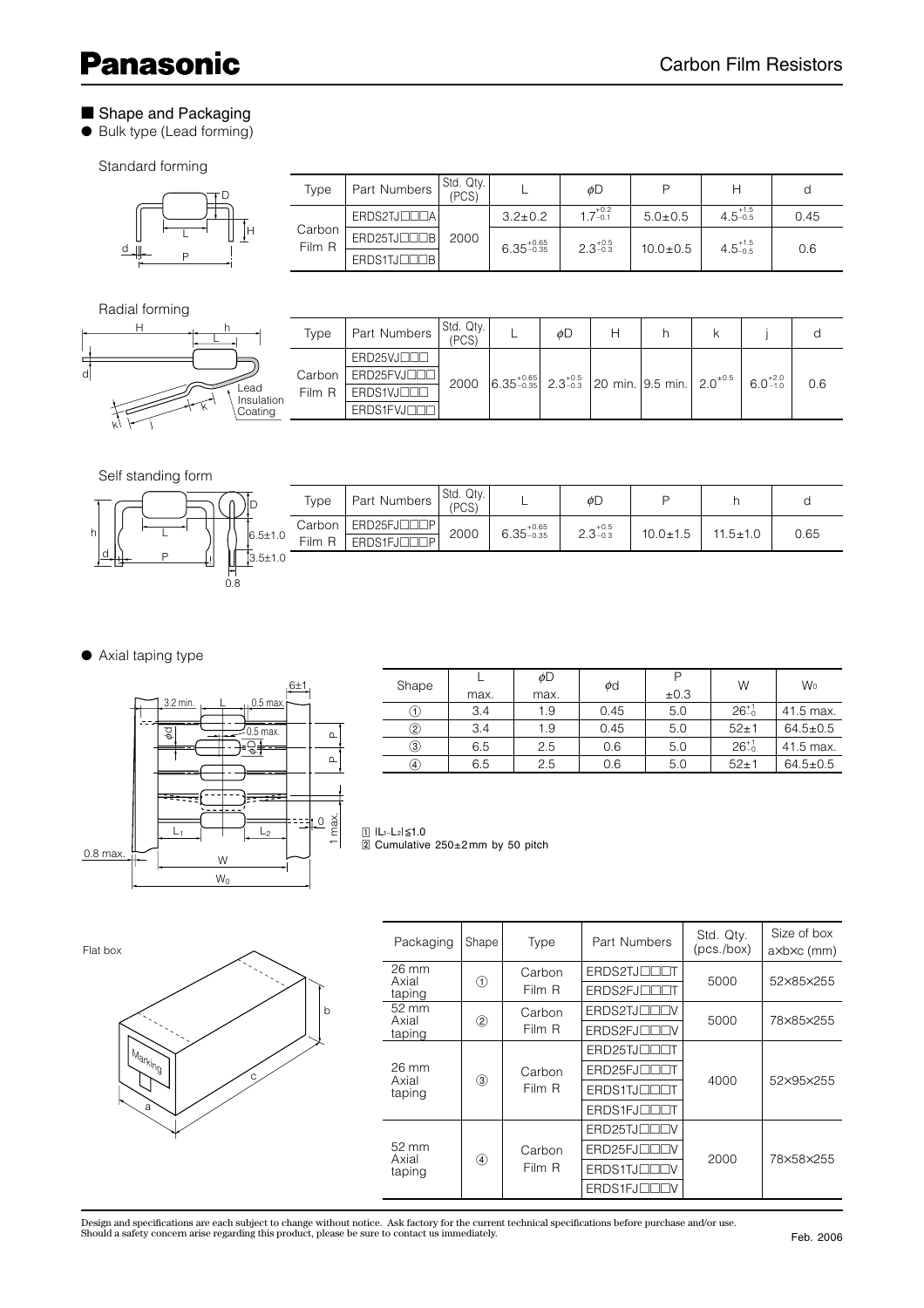# **Panasonic**

#### ● Radial Taping type

Radial Taping



| Dimensions (mm) |                 |                       | Dimensions (mm) | Dimensions (mm) |                        |  |
|-----------------|-----------------|-----------------------|-----------------|-----------------|------------------------|--|
| P               | $12.7 \pm 1.0$  | $W_0$                 | $5$ min.        |                 | 0 max.                 |  |
| $P_0$           | $12.7 \pm 0.3$  | $W_1$                 | $9.0 \pm 0.5$   |                 | $0.7 \pm 0.2$          |  |
| P <sub>1</sub>  | $3.85 \pm 0.70$ | $W_2$                 | 3 max.          | Δg              | $0\pm2.5$ °            |  |
| P <sub>2</sub>  | $6.35 \pm 1.00$ | H1                    | 32 max.         | $\Delta h$      | $0\pm 2$               |  |
|                 | $5.0 \pm 0.5$   | $H_0$                 | $16.0 \pm 0.5$  | Α               | $6.35_{-0.35}^{+0.65}$ |  |
| F <sub>0</sub>  | $2.5 \pm 0.5$   | $\phi$ D <sub>0</sub> | $4.0 \pm 0.2$   | øD              | $2.3^{+0.5}_{-0.3}$    |  |
| W               | $18.0 \pm 0.5$  |                       | 11 max.         | φd              | $0.60 + 0.05$          |  |

Radial Taping for small type



| Type          | Part Numbers | Std. Qtv.<br>(pcs) |
|---------------|--------------|--------------------|
| Carbon Film R | ERDS2TYJOG   | 2000               |

| Dimensions (mm) |                 |                       | Dimensions (mm)      | Dimensions (mm) |                     |  |
|-----------------|-----------------|-----------------------|----------------------|-----------------|---------------------|--|
| D               | $12.7 \pm 1.0$  | $W_0$                 | $5$ min.             | $\Delta h$      | $0\pm 2$            |  |
| P0              | $12.7 \pm 0.3$  | $W_1$                 | $9.0 \pm 0.5$        |                 | $0.7 \pm 0.2$       |  |
|                 | $3.85 \pm 0.70$ | $W_2$                 | 3 max.               | Α               | $3.2 \pm 0.2$       |  |
| $P_{2}$         | $6.35 \pm 1.00$ | $H_0$                 | $19.0^{+1.0}_{-0.5}$ | φD              | $1.7^{+0.2}_{-0.1}$ |  |
|                 | $5.0 \pm 0.5$   | $\phi$ D <sub>0</sub> | $4.0 \pm 0.2$        | φd              | $0.45 \pm 0.05$     |  |
| W               | $18.0 \pm 0.5$  |                       | 0 max.               |                 |                     |  |

 $\triangle$ ൟ



Design and specifications are each subject to change without notice. Ask factory for the current technical specifications before purchase and/or use.<br>Should a safety concern arise regarding this product, please be sure to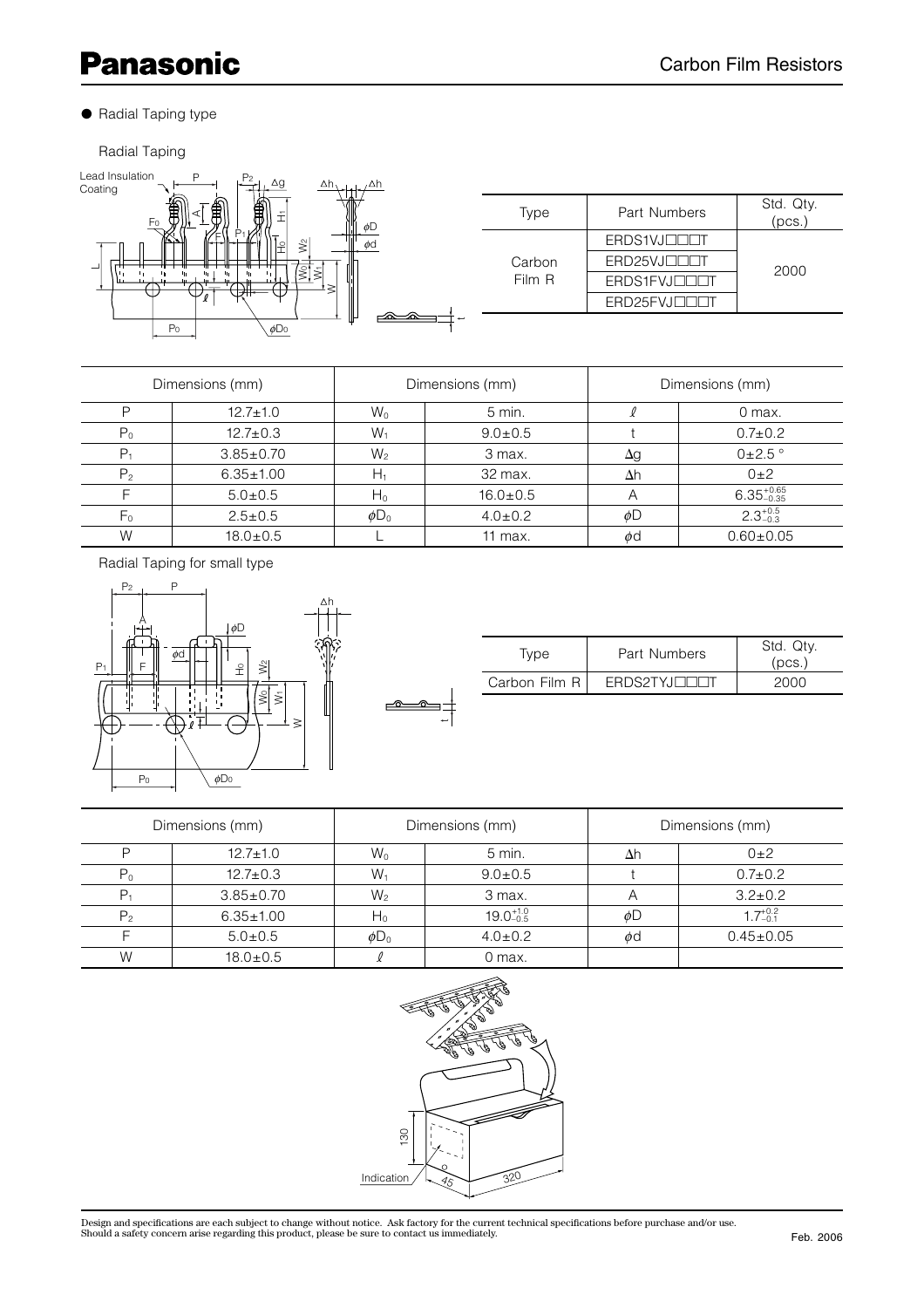#### A Safety Precautions

The following are precautions for individual products. Please also refer to the precautions common to Fixed Resistors shown on page ER3 of this catalog.

- 1. Keep the rated power and ambient temperature within the specified derating curve.
	- \* When positioning and mounting Carbon Film Resistors (hereafter called the resistors), make allowance for the effect of heat generated through close contact between the resistors and neighboring components and for the temperature rise of adjacent heat-generating components.
- 2. If a transient load (heavy load in a short time) like a pulse is expected to be applied, check and evaluate the operations of the resistors when installed in your products before use.

When applying pulses to the resistors, keep the pulse peak within the rated voltage.

- 3. When the resistors' protective coatings are chipped, flawed, or removed, the characteristics of the resistors may be impaired. Take special care not to apply mechanical shock during automatic mounting or cause damage during handling of the boards with the resistors mounted.
- 4. Ultrasonic cleaning may cut the lead wire due to resonance. Try and check it before use.
- 5. Flame-retardant type

1) Take special care in handling the flame-retardant type because it is covered with a special coating and is therefore by more susceptible to external shock and solvent damage than other regular types of the resistors.

2) The external coating used for the flame-retardant type is not resistant to solvent. Take great care in using solvent. If problems are anticipated, then take appropriate preventive measures, such as mounting the resistors after solvent is used.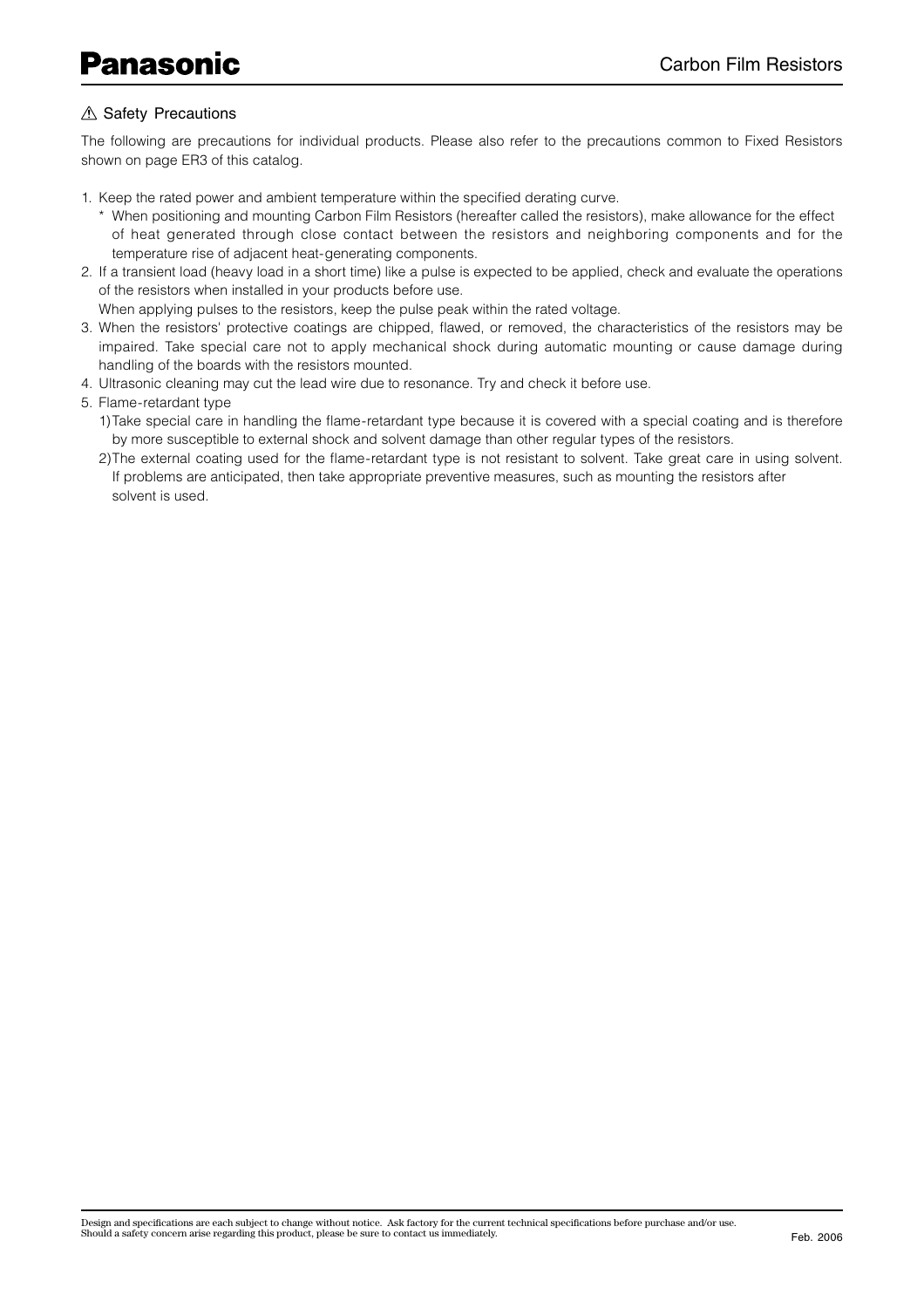#### $\triangle$  Safety Precautions

(Common precautions for Fixed Resistors)

- When using our products, no matter what sort of equipment they might be used for, be sure to make a written agreement on the specifications with us in advance. The design and specifications in this catalog are subject to change without prior notice.
- Do not use the products beyond the specifications described in this catalog.
- This catalog explains the quality and performance of the products as individual components. Before use, check and evaluate their operations when installed in your products.
- Install the following systems for a failsafe design to ensure safety if these products are to be used in equipment where a defect in these products may cause the loss of human life or other significant damage, such as damage to vehicles (automobile, train, vessel), traffic lights, medical equipment, aerospace equipment, electric heating appliances, combustion/gas equipment, rotating equipment, and disaster/crime prevention equipment.
- ✽ Systems equipped with a protection circuit and a protection device

✽ Systems equipped with a redundant circuit or other system to prevent an unsafe status in the event of a single fault

#### (1) Precautions for use

- These products are designed and manufactured for general and standard use in general electronic equipment (e.g. AV equipment, home electric appliances, office equipment, information and communication equipment)
- These products are not intended for use in the following special conditions. Before using the products, carefully check the effects on their quality and performance, and determine whether or not they can be used.
	- 1. In liquid, such as water, oil, chemicals, or organic solvent
	- 2. In direct sunlight, outdoors, or in dust
	- 3. In salty air or air with a high concentration of corrosive gas, such as  $C_1$ <sup>2</sup>, H<sub>2</sub>S, NH<sub>3</sub>, SO<sub>2</sub>, or NO<sub>2</sub>
	- 4. Electric Static Discharge (ESD) Environment
		- These components are sensitive to static electricity and can be damaged under static shock (ESD). Please take measures to avoid any of these environments.
		- Smaller components are more sensitive to ESD environment.
	- 5. Electromagnetic Environment
	- Avoid any environment where strong electromagnetic waves exist.
	- 6. In an environment where these products cause dew condensation
	- 7. Sealing or coating of these products or a printed circuit board on which these products are mounted, with resin or other materials
- These products generate Joule heat when energized. Carefully position these products so that their heat will not affect the other components.
- Carefully position these products so that their temperatures will not exceed the category temperature range due to the effects of neighboring heat-generating components. Do not mount or place heat-generating components or inflammables, such as vinyl-coated wires, near these products.
- Note that non-cleaning solder, halogen-based highly active flux, or water-soluble flux may deteriorate the performance or reliability of the products.
- Carefully select a flux cleaning agent for use after soldering. An unsuitable agent may deteriorate the performance or reliability. In particular, when using water or a water-soluble cleaning agent, be careful not to leave water residues. Otherwise, the insulation performance may be deteriorated.

#### (2) Precautions for storage

The performance of these products, including the solderability, is guaranteed for a year from the date of arrival at your company, provided that they remain packed as they were when delivered and stored at a temperature of 5 °C to 35 ° C and a relative humidity of 45 % to 85 %.

Even within the above guarantee periods, do not store these products in the following conditions. Otherwise, their electrical performance and/or solderability may be deteriorated, and the packaging materials (e.g. taping materials) may be deformed or deteriorated, resulting in mounting failures.

1. In salty air or in air with a high concentration of corrosive gas, such as Cl2, H2S, NH3, SO2, or NO2

2. In direct sunlight

#### <Package markings>

Package markings include the product number, quantity, and country of origin. In principle, the country of origin should be indicated in English.